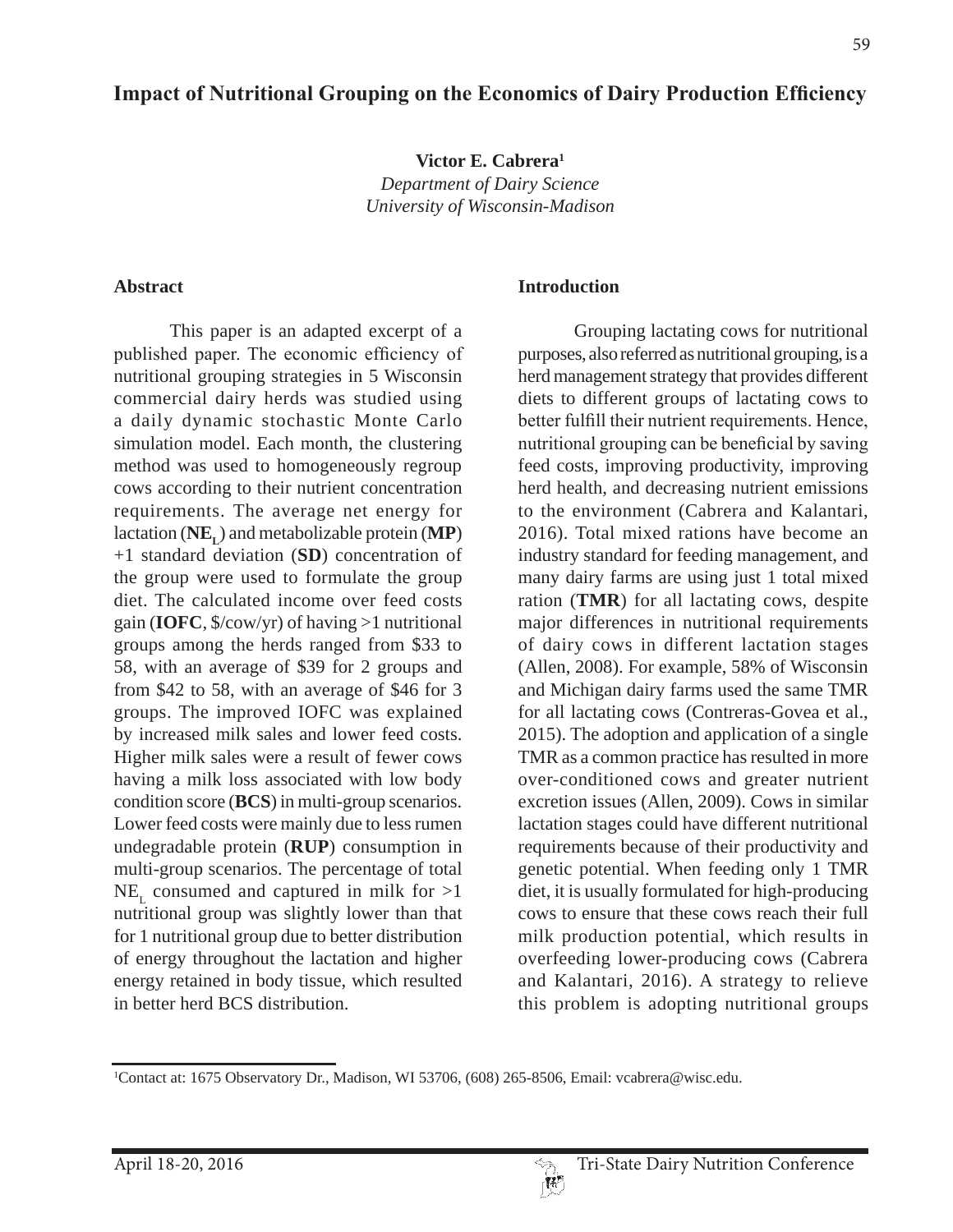with more precise diets, which will increase profitability and economic efficiency due to the better-tailored diet to the cow requirements in a group, even when it could require more capital management and labor costs (VandeHaar, 2011). Nutritional grouping of lactating cows promotes optimal body condition and health (Allen, 2009), an additional advantage that could translate into economic benefits (Cabrera and Kalantari, 2016). More precise diets would also improve milk productivity (Bach, 2014). Grouping decreases within-group and increases across-group variation of diets' nutrient density, reducing competition at the feed bunk (Grant and Albright, 2001). Within this context, Kalantari et al. (2016) studied by simulation modeling the economic efficiency of nutritional grouping in 5 Wisconsin commercial herds. This paper is an adapted excerpt of that study, highlighting its practical and applicable results.

### **Materials and Methods**

A daily dynamic stochastic Monte Carlo simulation was developed to model individual cows after first parturition in a dairy herd. The next-event scheduling approach (De Vries, 2001) scheduled stochastic events that could happen to cows during each reproductive cycle. First, a data set of all the cows in a herd and their current status were loaded (i.e., lactation number, day postpartum, reproductive status). Then, a list of possible stochastic events was scheduled for each cow at the beginning of the simulation and the list was renewed after starting their next lactation. These events included involuntary culling, death, pregnancy, abortion, dry-off, and parturition. For each event, a 2-step process was followed: 1) determining the binary outcome of the event (it happens or not during the cow's current lactation) and, if it happens, 2) the day of the occurrence (schedule). For each cow, milk, fat, and protein production; body weight (**BW**) and BCS changes, and  $NE<sub>L</sub>$  and MP requirements were simulated and monitored according to diets. The BCS was restricted to 2.0 and 4.5 in a scale of 1 to 5. If BCS was calculated to go below or above these limits, milk production or dry matter intake (**DMI**) was decreased, respectively, to maintain BCS within these limits. For all specific details of the underlying simulation model algorithms, please refer to Kalantari et al. (2016).

# *Nutritional grouping*

Within the simulation framework portrayed above, nutritional grouping strategies were studied on post-fresh lactating cows (DIM>21) to test their effect in the overall IOFC  $[IOFC = milk value minus rumen degradable]$ protein ( $RDP$ ), RUP, and NE<sub>r</sub> costs]. To be consistent among herds, the sizes of nutritional groups were chosen to be approximately equal among them (total available cows divided by the number of defined nutritional groups). The monthly regrouping process of groups started by ranking the cows based on their  $NE<sub>r</sub>$  and MP requirements (clustering method; McGilliard et al., 1983). Different strategies have been explored in the literature to determine the  $NE<sub>r</sub>$  and crude protein (**CP**) concentrations of a diet for a group of cows, but in general, all used average milk production of a group as the basis for calculating lead factors, or the levels at which the diet should be formulated. These methods include, for example, the use of the 83rd percentile in each group (Stallings and McGilliard, 1984) or the use of differentiated levels according to several groups (Stallings, 2011). Kalantari et al. (2016) used individual cow's daily  $NE<sub>r</sub>$  and MP requirements to formulate more precise diet nutrient concentrations in simulated groups of cows. This method minimized the withingroup variability of individual animal nutrient requirements expressed as the concentration of  $NE_{\tau}$  and MP in the diet. Then, the diet for the group was formulated based on  $NE<sub>L</sub>$  and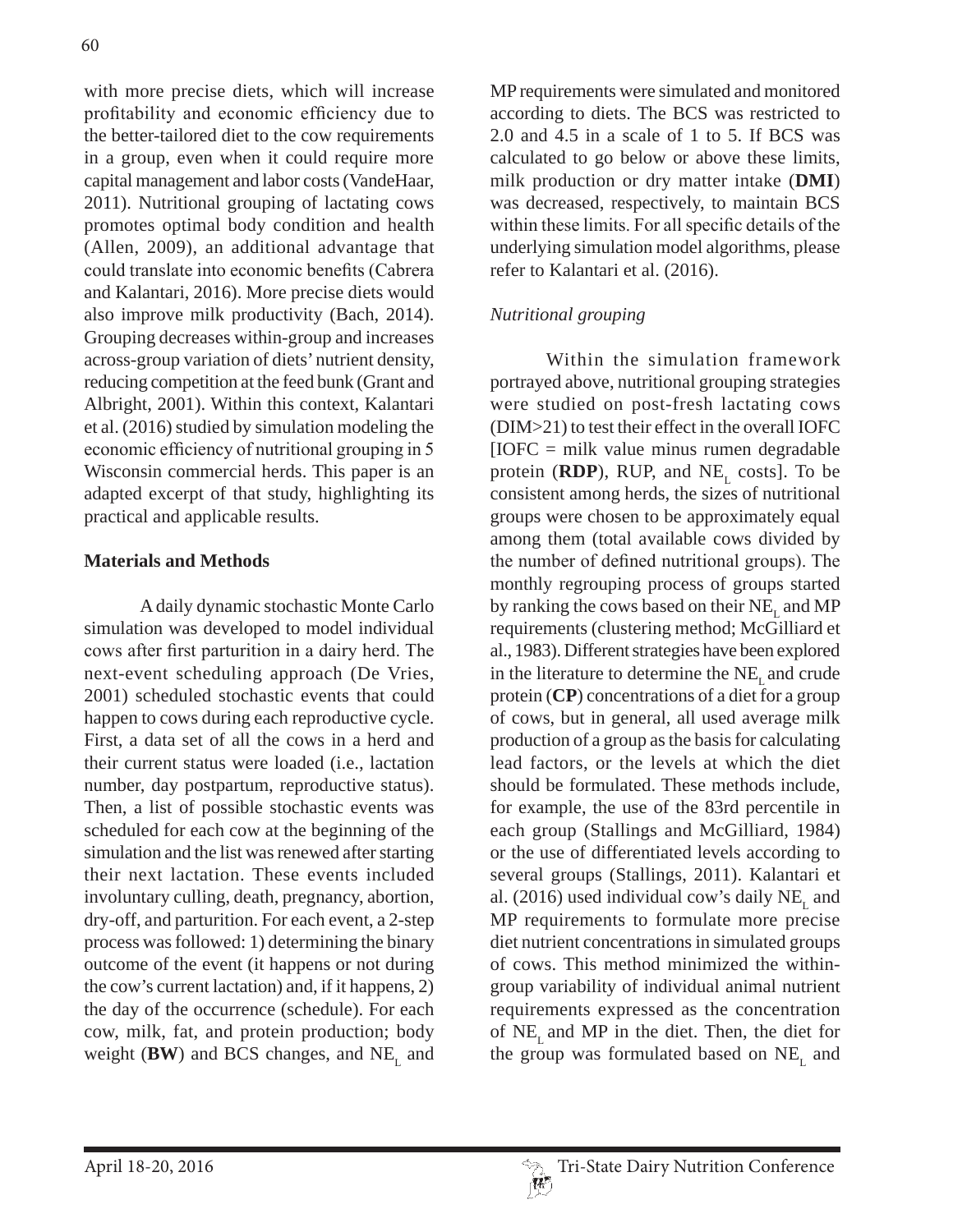MP requirements of the group. Different levels of  $NE_{\text{L}}$  concentrations, average  $NE_{\text{L}}$ , average  $NEL+0.5SD$ , and average  $NE$ <sub>r</sub>+1SD, were considered, but it was found that formulating the diet for above the average NE<sub>L</sub> concentration changed the body energy contents of the cows in the herd, resulting in an undesirable proportion of obese cows in the herd. For that reason, only average NE<sub>L</sub> concentration was used. Regarding MP, the base scenario used MP+1SD.

### *Economic parameters*

Economic parameters for the base scenario were set as 10-yr Wisconsin average prices from 2005 to 2014. Thus, milk price was set to \$0.39/ kg of milk. FeedVal 6.0 decision support tool (http://dairymgt.info/tools.php) was used to calculate the nutrient prices of  $NE_r$ , RDP, and RUP. The calculated nutrient prices were: \$0.1/Mcal of NE<sub>1</sub>, \$0.18/kg of RDP, and \$1.04/ kg of RUP.

#### *Scenario analyses*

Two extreme scenarios were analyzed. The worst-case scenario was designed by coupling the lowest milk price with the highest nutrient costs and vice versa for the best-case scenario. Ten-year annual average of milk price was used to set the highest (\$0.52/kg) and lowest milk (\$0.29/kg) prices. The highest (lowest) nutrient costs were set at \$0.14/ Mcal of  $NE$ <sub>r</sub> (\$0.05), \$0.26/kg RDP (\$0.09), and \$1.52/ kg RUP (\$0.52).

Considering the large differences among studies regarding milk losses when grouping cows (Smith et al., 1978; Hasegawa et al., 1997; Zwald and Shaver, 2012), possible milk loss due to regrouping lactating cows was explored with a base scenario without any milk loss and another scenario with extreme milk losses of 1.82 kg/ day during 5 days after grouping (Cabrera and

Kalantari, 2014). In addition, the effect of having first-lactation cows as a separate nutritional group was studied.

### *Case study herds and projection timeline*

Five Holstein herds from Wisconsin using a TMR feeding management system were studied (Table 1). The model captured current cow and herd profiles (day = 0 of the simulation) and then projected individual cow and herd performance daily for a year (day  $= 365$ ) with 1,000 replications.

#### **Results and Discussion**

### *Grouping*

Post-fresh lactating cows (592) from the 787-cow herd at 300 d in the simulation are shown in Figure 1A, ranked according to their  $NE<sub>L</sub>$  concentration requirements. It is clear that lactating cow requirements vary substantially on a given day because of differences in lactation stage, pregnancy status, BW, and milk production. In this example, the highest  $NE$ <sub>r</sub> concentration requirement was from a cow in third lactation, 23 days postpartum, and with milk yield 20% above herd average. The lowest  $NE<sub>r</sub>$  concentration requirement was from a cow in third lactation, 385 days postpartum, and with 10% below average milk yield. To cope with this high variability, precision feeding according to an individual cow's requirements would be ideal, but unfortunately this is not yet practical, especially in larger herds (Sniffen et al., 1993). On the other hand, preparing a diet of just 1 TMR for all cows could result in large overfeeding or underfeeding problems. A diet is usually formulated for high-producing cows to ensure that milk production is maintained (Weiss,  $2014$ ), but that is inefficient. A practical way to overcome this high variability is to group them according to their requirements.

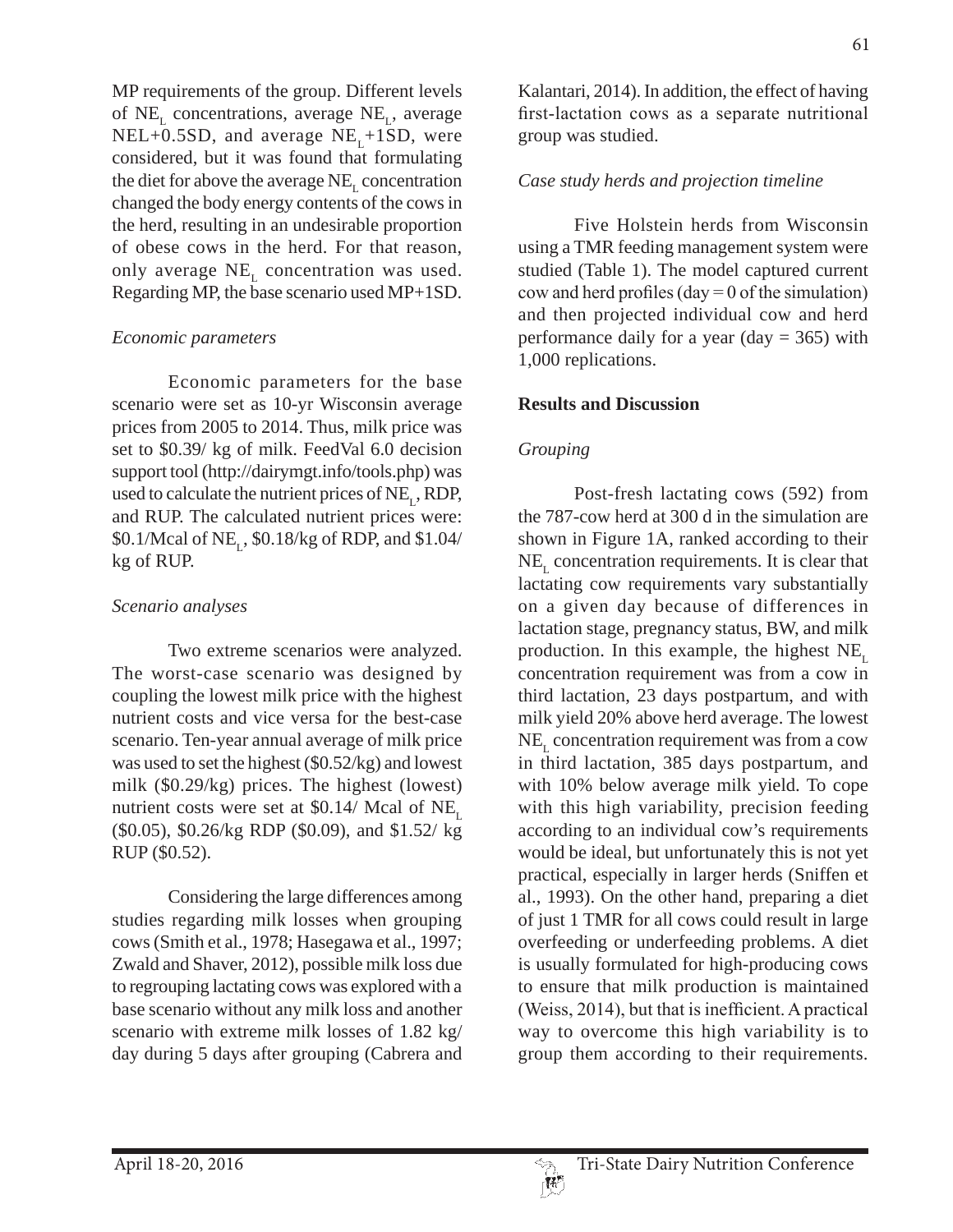The effect of grouping these 592 post-fresh lactating cows is illustrated in Figure 1B, where the difference between offered and the required  $NE<sub>r</sub>$  concentrations are depicted for 3 cases of nutritional groupings. Figure 1B shows that when feeding all the cows as one group and formulating the diet based on the average  $NE$ <sub>r</sub> concentration of the group, approximately half of the cows are overfed and the other half underfed. However, it should be noted that the  $NE<sub>r</sub>$  concentration of the requirements is not necessarily normally distributed. Thus, formulating based on the average  $NE<sub>r</sub>$  concentration does not always result in overfeeding half the cows and underfeeding the other half. It was observed that the distribution was strongly affected by herd structure at the point of regrouping the cows. Specifically, it depended on the percentages of fresh animals that were moving into optional groups  $(>21)$ days postpartum)—cows with the highest requirements—which caused right skewedness in the distribution. It was also dependent on the percentages of late-lactation cows moving to the dry group, which caused left skewedness in the distribution. Figure 1B shows that increasing the number of groups decreases the variability among the cows within the group, which is especially beneficial in offering the cows a diet closer to individual cow requirements in terms of health, environment, and economics. This benefit is more pronounced in the case of large herds and when the distribution of the requirements is not normal (McGilliard et al., 1983). The difference between offered and required MP for the cows in the group when feeding the group of cows average MP+1SD shows a pattern similar to that for  $NE_{I}$  (data not shown).

# *Economic value of nutritional grouping*

The economic value of nutritional grouping measured in terms of IOFC is displayed as the difference from 2 to 4 TMR and 1 TMR in

Figure 2. It is clear that an economic gain results from nutritional grouping. These gains depended on the number of groups and varied from (\$/cow/ yr) \$39 for 2 groups, to \$46 for 3 groups, and to \$47 for 4 groups (Figure 2). The gain in IOFC with more nutritional groups was due to higher milk production and lower feed costs. Higher milk production for more than 1 group was due to fewer cows having milk loss for low BCS (BCS <2.0). The lower feed costs with 2 and 3 groups were mainly due to less RUP cost (Figure 2). Compared with RUP cost, other components of IOFC (RDP and  $NE$ <sub>r</sub> costs and milk revenue) were more stable across different grouping numbers and MP concentrations in the diet. The largest relative IOFC gain was obtained when moving from 1 group to 2 groups. Comparing 1 group and 2 groups, the IOFC gain ranged (\$/ cow/yr) from \$33 (570-cow herd) to \$49 (787 cow herd). The overall (average of 5 herds in the study) gain in IOFC (\$/cow/yr) from 1 group to 2 groups was  $$39 \pm 6$  and from 1 group to 3 groups was  $$46 \pm 7$  (Figure 2). Economic gains found in other studies are different because of differences in the model and input values used in those studies. For example, Williams and Oltenacu (1992) reported that the mean annual IOFC (\$/cow/yr) of 3 nutritional groups were \$21, 33, and 40 higher than that of 2 groups at production levels of 8,000, 9,000, and 10,000 kg/cow/305-d lactation, respectively. St-Pierre and Thraen (1999), using economic optimized lead factors for CP and NE<sub>r</sub> for different group numbers, calculated average economic gains (\$/ cow/yr) of \$44 and 77 when comparing 2 and 3 groups with 1 group, respectively. These values are comparable to those found in this study. A study by Østergaard et al. (1996) used a dynamic stochastic simulation model to compare different grouping strategies under different reproductive and culling management, where feeding of the cows was not according to the calculated nutrient requirements but was specified by a feeding regimen of TMR with up to 3 different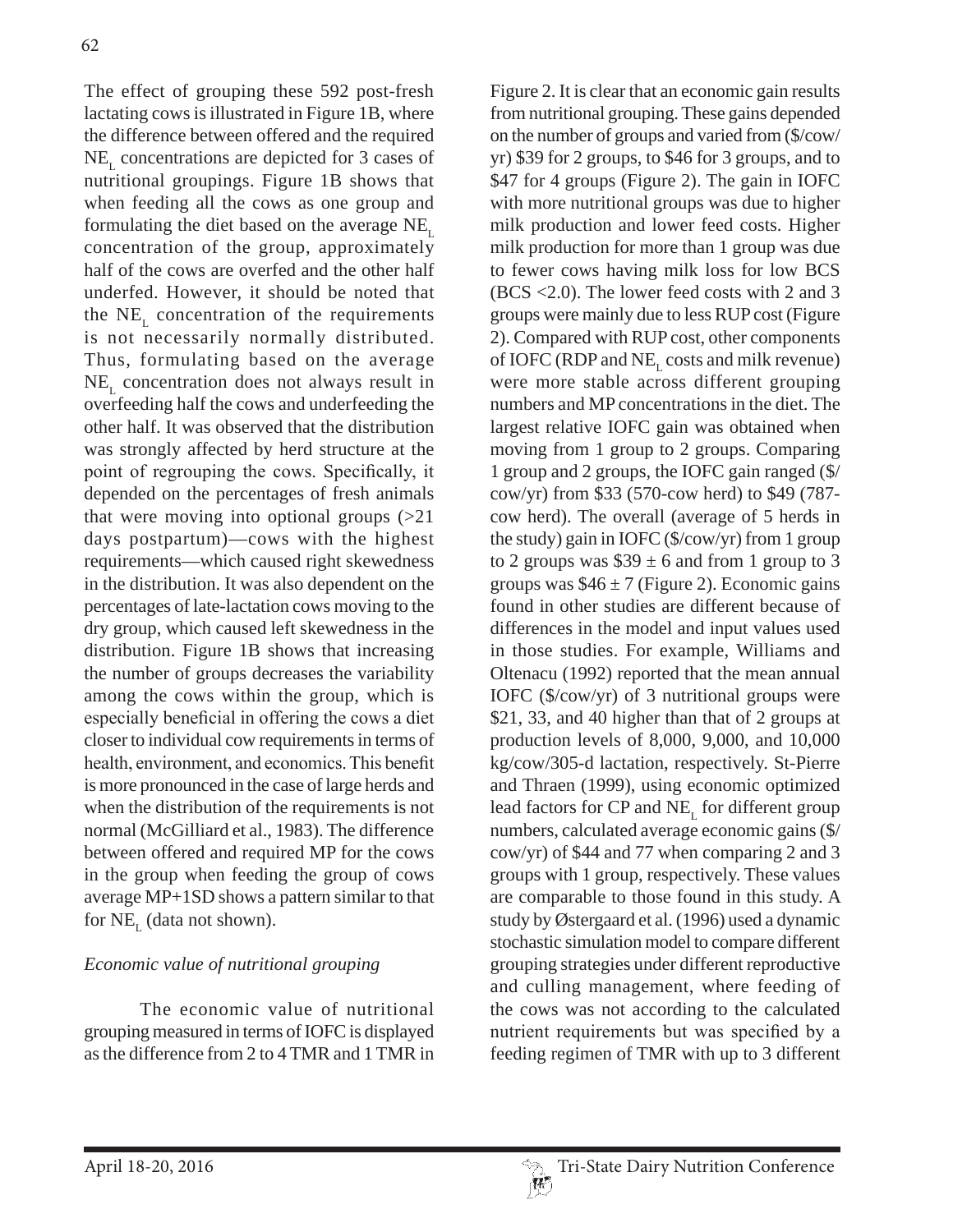groups. Although the differences in the feeding systems make it difficult to compare the current study with that of Østergaard et al. (1996), they also showed that, overall, 1 group was inferior to other grouping strategies mainly due to the economic effect of lower milk production and higher amount of concentrate intake in 1 group. They also found that marginal net revenue per cow per year was lower under 1 group compared with 2 or 3 groups under all scenarios of milk production and reproductive and culling management. It should be noted that Kalantari et al. (2016) used the actual requirements of the cows to determine the offered diet concentration of  $NE<sub>L</sub>$  and MP and included the dynamics of the herd throughout lactation, which might provide a better approximation of the economic gain of nutritional grouping. The other important factor in economic evaluation of grouping lactating cows is the extra labor needed to formulate, prepare, and deliver feeds, and the extra costs of running mixers for preparing the TMR for each group separately. In addition, there is a labor cost related to moving cows among groups. These costs are usually farm specific and vary among herds (Østergaard et al., 1996), and for simplification, they were not included in Kalantari et al. (2016). Overall, profitability and feasibility of nutritional grouping are highly farm and market dependent. Farm size has an effect on the feasibility of nutritional grouping. For example, the extra labor for regrouping and moving cows might be less important in larger herds than in smaller herds (Østergaard et al., 1996). Also, when market conditions determine high feed costs and low milk prices, nutritional grouping could be more economically appealing (Allen, 2008; Hutjens, 2013). Simulation studies (Pecsok et al., 1992; Williams and Oltenacu, 1992) have suggested dividing lactating cows into 3 nutritional groups for optimal efficiency. Results from this study corroborate those previous reports indicating that economic gain and efficiency increase up to 3 nutritional

groups. Also, the rate of improvement of IOFC with each additional grouping followed the law of diminishing returns.

# *Formulated diet*

The average  $NE_{L}$ , RDP, and RUP concentrations in DM under 3 levels of offered MP concentrations are summarized in Table 2. The formulated diet for 1 group had a concentration of 1.50 Mcal/kg of DM. Having more groups divides the cows into more homogeneous  $NE<sub>r</sub>$  concentration groups and hence higher and lower concentrations of  $NE<sub>r</sub>$  in the diet. A similar pattern was observed in RDP and RUP percentages in the diet. The reported  $NE<sub>r</sub>$  concentrations by McGilliard et al. (1983) using a clustering method with 2 groups were 1.62 (high) and 1.42 (low) Mcal/kg, which are comparable to those obtained here (1.59 and 1.41 Mcal/kg, respectively). The optimal allocation of  $NE<sub>L</sub>$  concentration found in the St-Pierre and Thraen (1999) was much less variable and higher than that reported by Kalantari et al. (2016) or in the McGilliard et al. (1983) study. The optimum allocation of  $NE<sub>r</sub>$  found in St-Pierre and Thraen (1999) study was 1.78 (Mcal/kg) in the 1-group case and remained above 1.70, even in the case of 3 groups. Previous studies have used CP to estimate required protein in the group; whereas, this study used the MP requirement of the cows. The CP percentage  $(RDP + RUP/0.8)$  in this study was higher than the reported optimum allocation of CP by St-Pierre and Thraen (1999), which used milk production as the proxy for diet formulations. In 1 group, the estimated range of CP was 18, 18.5, and 19% for average, 0.5SD, and 1SD above average, respectively. In the current study, the difference of CP in different group numbers were approximately 2, 3, and 3.8 percentage points for 2, 3, and 4 groups, respectively. The differences for the optimum allocation of CP reported by St-Pierre and Thraen (1999) were 1 and 2 percentage points for 2 and 3 groups, respectively.

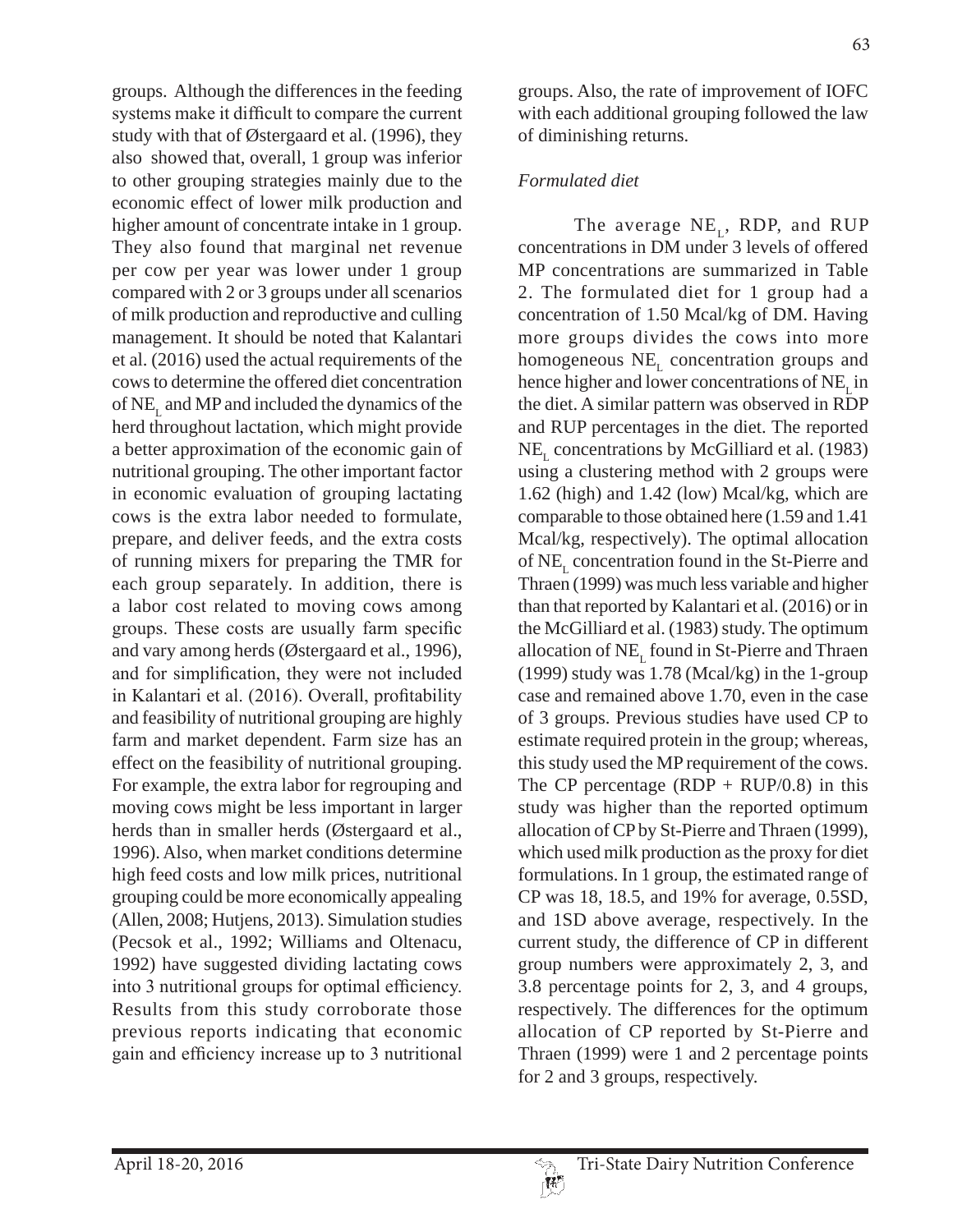## *Nutrients captured in milk and BCS*

The results of the current study could be explained by studying the detailed charts of the NE<sub>r</sub> concentration in the diet (Figure 3) and the distribution of the retained body energy in terms of BCS (Figure 4). A greater proportion of the cows in the herd were underfed in the case of 1 group than with more groups and therefore the total  $NE_{t}$  consumption and milk yield (milk yield depended on the energy in the body as captured in BCS) for just 1 group was less than that with 2 and 3 groups. Utilizing 2 or 3 groups increased the diet  $NE<sub>r</sub>$  concentration in early lactation (the time that is most needed) until around 150 d postpartum (Figure 3). After this point, 2 and 3 groups had a lower  $NE$ <sub>r</sub> concentration in the diet than did 1 group. The overall lower  $NE_{\tau}$  concentration required for late-lactation cows was generally lower than the higher NE, concentration required for earlylactation cows, and therefore, the total  $NE<sub>L</sub>$ consumed was higher for multi-groups than for 1 group. Cows in 1 group were then fed close to the average of the group  $NE<sub>L</sub>$  concentration of their requirements (approximately 1.50 Mcal/kg of DM), which remained almost unchanged until around 300 DIM. At this point, the increasing proportion of low producing, late-lactation cows reduced the average  $NE<sub>r</sub>$  concentration. On the other hand, in the case of 2 and 3 groups, there was a curvilinear pattern, which is explained by the fact that cows were fed closer to their requirements (and at higher concentrations than in 1 group) when the energy requirements were high. After passing the critical point of early lactation,  $NE<sub>r</sub>$  concentration decreased for 2 and 3 groups compared with 1 group. Two and 3 groups assure that late-lactation cows have enough energy in the diet but not much more than required. Overall, it is clear that use of 2 or 3 groups distributes  $NE$ <sub>r</sub> more efficiently based on DIM and productivity, which might increase overall  $NE<sub>r</sub>$  consumption in the herd.

Excess energy in late-lactation cows is associated with greater BCS and overconditioned cows that can have complications in the next lactation (Cameron et al., 1998). The effect of several nutritional groups on BW and BCS can be seen in Figure 4, which compares the effect of 1 and 3 nutritional groups on BW and BCS distributions of the 787-cow herd. The left panel of Figure 4 shows that the BW density plot of 2 grouping strategies (1 vs. 3 groups) does not differ considerably; they both have similar distributions. This indicates that use of 1 and 3 groups did not result in overall BW changes of the cows in the herds. The stable BW among different grouping numbers has also been reported in field trials (Smith et al., 1978; Clark et al., 1980; Kroll et al., 1987). The right panel of Figure 4 illustrates the effect of nutritional grouping on the distribution of the cows' body energy content (**BCS**). The 1 group represented by a dark-shaded density plot has a different distribution than 3 groups (light shading). With 1 group, the distribution is thick-tailed, which means the model projects that many cows are either under-conditioned (BCS  $= 2.0$ ) or over-conditioned (BCS  $= 4.5$ ), and it has a mode around  $BCS = 2.75$ . On the other hand, use of 3 groups shows a rather normal distribution curve with the mode around BCS  $= 3.25$ . Similar distribution was observed in the case of 2 groups and in the other studied herds (data not shown). Having 2 or 3 groups appears to ensure that the consumed energy is betterdistributed, promoting healthier cows.

The overall MP trend is similar. In the 1 group case, the MP consumption decreased to 11 g/100 g of DM post freshening, and stayed at the same level until about 300 days postpartum, when it decreased consistently through the rest of the lactation (Figure 3). However, in 2 and 3 groups, the provided MP in the diet was closer to the actual requirements. Therefore, with 2 or 3 groups, cows were fed more MP until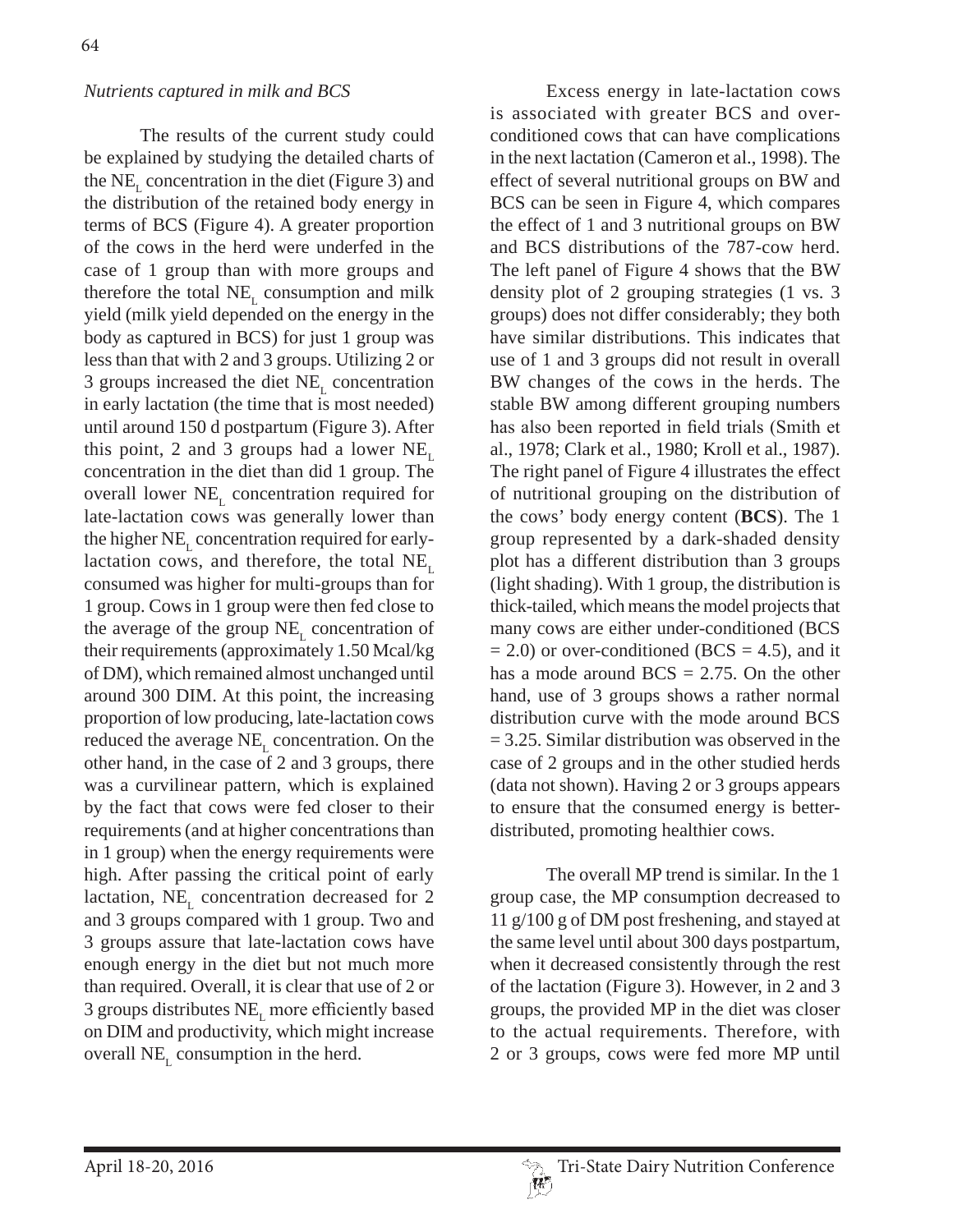about 100 days postpartum and thereafter fed lesser MP than the 1-group case. This higher N consumption in late lactation for 1 group compared with more groups is consistent with the literature (VandeHaar, 2014). Having 3 groups and formulating the diet at 1 SD above the MP average improved N efficiency by  $2.7\%$ . The main economic gain of having more groups could be attributed to an increased percentage of N captured in milk, which in turn decreases feed cost related to RUP. Having more groups clearly improves the percentage of N captured in milk, which, at the same time, improves environmental stewardship by decreasing the amount of N excreted (VandeHaar, 2014).

### *Scenario analyses*

Results from scenario analyses on the input price, inclusion of milk loss, and separation of the first-lactation cows from older cows are depicted in Table 3. The results show that even in the worst economic conditions (lowest milk price with highest nutrient costs), grouping cows had a similar average IOFC gain compared with the base scenario. Comparing the base and best case scenarios over all herds, the average IOFC gain (\$/cow/yr) was \$6 higher in 2 groups and \$4 in 3 groups. Comparing the IOFC gain  $(\frac{5}{4})$ cow/yr) of 2 and 3 groups, the relative gain was highest in the worst case scenario (\$10) and the lowest relative IOFC gain of having 3 groups instead of 2 groups was under the best case scenario (\$6). This emphasizes the importance of grouping lactating cows in tough economic conditions, when the milk price is low compared with feed price. Even though the relative IOFC gain was greater in the worst conditions, the highest IOFC gain in absolute terms was when the milk price was high compared with feed costs (i.e., best case; Table 3). Assumed milk loss (1.82 kg/day for 5 days) due to regrouping decreased the average 5 herds' IOFC of 2 groups by \$18 across all the herds and by \$20 for 3

groups compared with 1 group (Table 3). The data showed that even under the assumption of milk loss because of regrouping, there is still an overall economic gain. However, considering milk loss for all cows, as was assumed in this study, resulted in the lowest economic gain among all the scenarios, including the worstcase scenario. The amount of IOFC gain (\$/ cow/yr) ranged from \$14 to 32 when comparing 1 and 2 groups and the IOFC gain ranged from \$19 to 38 when comparing 1 and 3 groups. The amount of loss depended on the number of times cows were reassigned to a different group, and it was affected by cow characteristics (i.e., milk production and DIM that determine cow requirements) and the nutrient requirement variations among the cows in the groups. The trend when having milk loss because of regrouping was consistent with the base scenario in that the largest gain was observed between 1 and 2 groups. Smith et al. (1978), in a field study, compared lactating cows grouped into 1 and 2 groups. In that study, the average decline in milk production was found to be 2 kg/cow/ day for 7 days, and this amount was affected by parity (less milk loss for first-lactation compared with older cows). Even with this amount of milk loss, the IOFC of 2 groups was \$30/cow/year greater than that of 1 group, as a result of less concentrate fed (Smith et al., 1978). This amount of gain in IOFC is in the range of values found in this study. In another field study by Zwald and Shaver (2012), the milk loss due to change in groups was reported to be insignificant. Overall, the effects of grouping on the milk production of the cows in inconclusive (Clark et al., 1980), and based on those field studies mentioned above. it seems that the assumed amount of milk loss in this study (total of 9.1 kg in 5 days) could be either underestimated or overestimated. Thus, the true amount of milk loss is unknown, and studies have shown that it could be affected by parity (Smith et al., 1978) and could vary among cows based on their days in milk (**DIM**)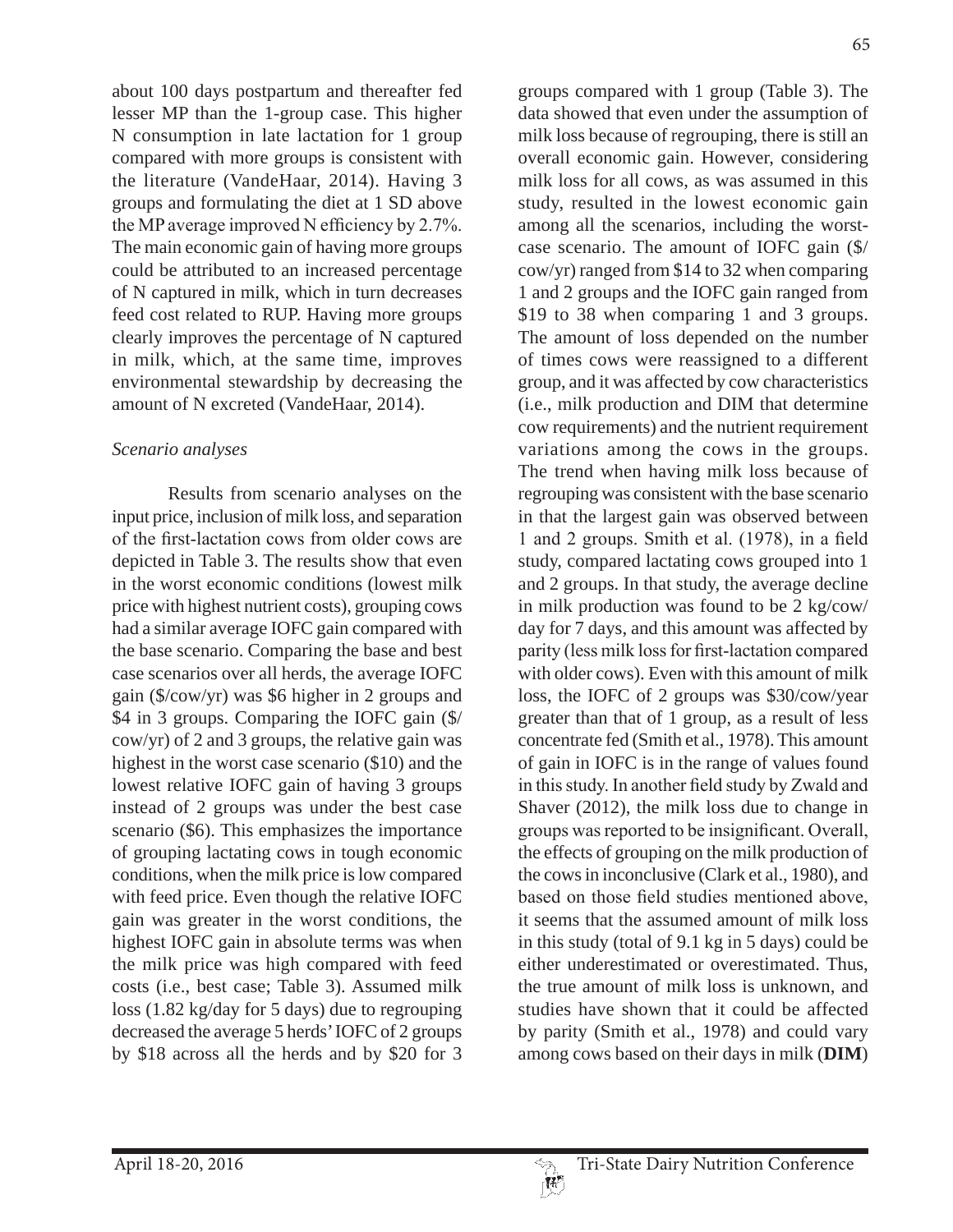(Kroll et al., 1987) and other characteristics. It seems safe to assume that not every cow might experience the same amount of loss and the duration could vary among cows based on their characteristics. However, the amount of saving in the feed cost due to grouping could exceed the loss in the milk production (Smith et al., 1978; Clark et al., 1980). Adding firstlactation cows as a separate group also affected the economics of nutritional groupings and is summarized in Table 3. The average IOFC gain among all the herds was lower than that of the base scenario by \$7/cow/year. This smaller gain when separating first-lactation cows was mostly due to the fact that having a separate group of first-lactation animals ensures a diet tailored more closely for those cows and older cows, similar to having a separate nutritional group. Table 2 summarizes the formulated diet when separating first-lactation cows into their own group. Regardless of the number of groups, the formulated diet of first-lactation cows was the same across different group numbers and herds. However, separating the first-lactation cows into a group increased the nutrient concentration of the diet of older cow groups, thus the higher feed costs (higher RUP costs) and smaller IOFC gain in this scenario. It should be mentioned that the model did not consider the possible benefit of separating first-lactation animals due to social hierarchy among the younger cows and older cows, which could result in decreases in feed intake and milk production of first-lactation cows (Botheras, 2007). Considering this issue could increase the reported economic gain of separately grouping first-lactation cows.

# **Conclusions**

Economic gains of nutritional grouping measured as milk income minus NEL and MP costs were  $$15.2 \pm 5.5, 30.5 \pm 6.0, and 46.6 \pm 6.6$ for 2, 3, and 4 nutritional groups compared to 1 group. Economic gains were explained mainly due to higher milk production and lower RUP costs when grouping, and gain was emphasized during tough economic conditions. The effect of a possible constant milk loss when regrouping cows would have a deleterious economic effect but not high enough to overcome the gains.

## **References**

Allen, M. 2008. Time to regroup. Michigan Dairy Review. https://www.msu.edu/~mdr/ reprints/April08/timetoreprintapr08.pdf

Allen, M.S. 2009. Grouping to increase milk yield and decrease feed costs. Proc. 20th Annual Tri-State Dairy Nutrition Conference. The Ohio State University, Columbus.

Bach, A. 2014. Precision feeding to increase efficiency for milk production. Western Canadian Dairy Seminar Advances in Dairy Technology 26:177-189.

Botheras, N. 2007. The feeding behavior of dairy cows: Considerations to improve cow welfare and productivity. Proc. Tri-State Dairy Nutr. 29–42. The Ohio State University, Columbus.

Cabrera, V.E., and A.S. Kalantari. 2014. Strategies to improve economic efficiency of the dairy. Western Canadian Dairy Seminar Advances in Dairy Technology 26:45-55.

Cabrera, V.E., and A.S. Kalantari. 2016. Economics of production efficiency: Nutritional grouping. J. Dairy Sci. 99:825-841.

Cameron, R.E., P.B. Dyk, T.H. Herdt, J.B. Kaneene, R. Miller, H.F. Bucholtz, J.S. Liesman, M.J. VandeHaar, and R.S. Emery. 1998. Dry cow diet, management, and energy balance as risk factors for displaced abomasum in high producing dairy herds. J. Dairy Sci. 81:132-139.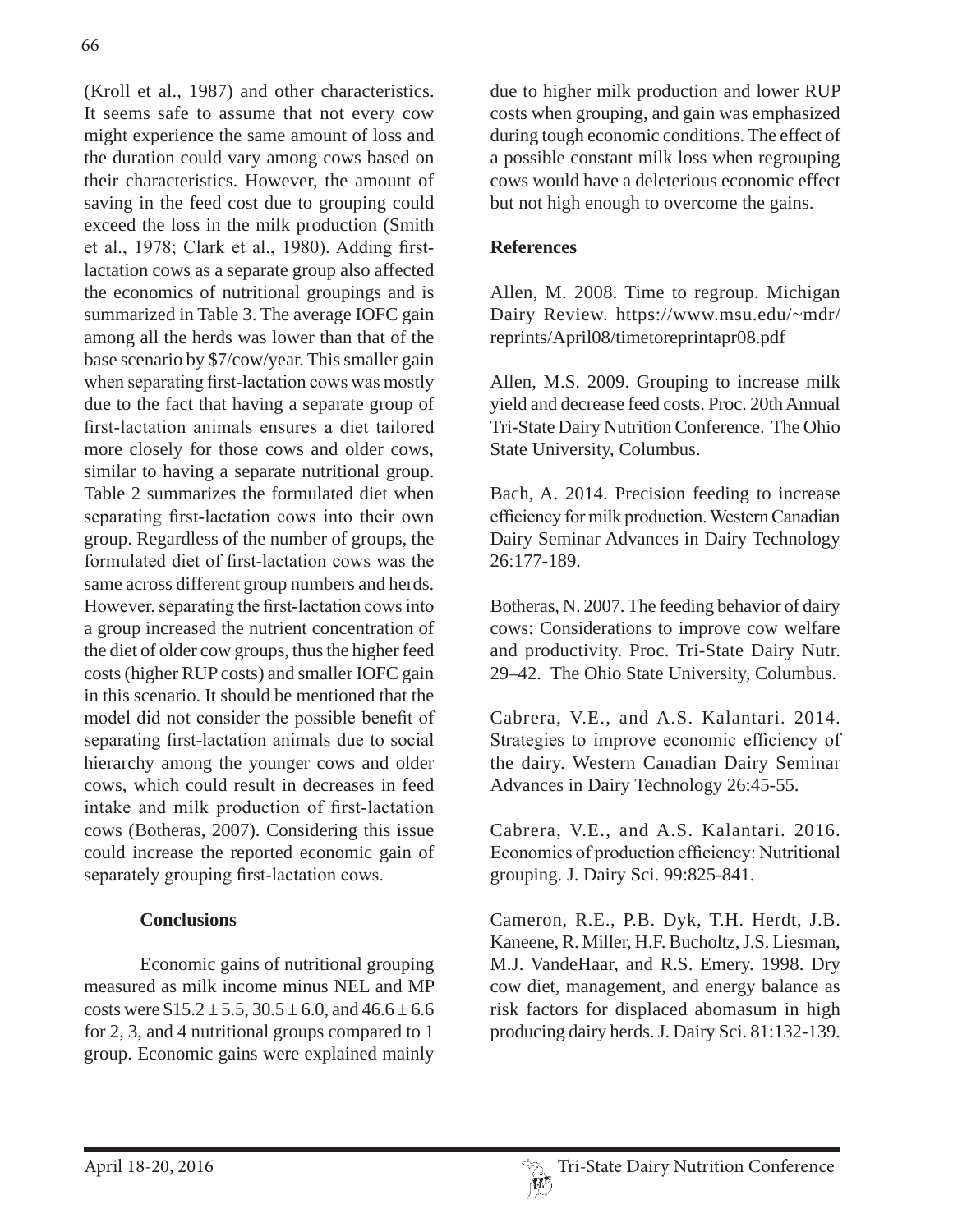Clark, P.W., R.E. Ricketts, R.L. Belyea, and G.F. Krause. 1980. Feeding and managing dairy cows in three versus one production group. J. Dairy Sci. 63:1299–1308.

Contreras-Govea, F.E., V.E. Cabrera, L.E. Armentano, R.D. Shaver, P.M. Crump, D.K. Beede, and M.J. VandeHaar. 2015. Constraints for nutritional grouping in Wisconsin and Michigan dairy farms. J. Dairy Sci. 98:1336– 1344.

De Vries, A. 2001. Statistical process control charts applied to dairy herd reproduction. PhD Thesis. University of Minnesota. Minnesota.

Grant R.J., and J.L. Albright. 2001. Effect of animal grouping on feeding behavior and intake of dairy cattle. J. Dairy Sci. 84(E. Suppl.):E156-E163.

Hasegawa N., A. Nishiwaki, K. Sugawara, and I. Ito. 1997. The effects of social exchange between two groups of lactating primiparous heifers on milk production, dominance order, behavior and adrenocortical response. Applied Animal Behav. Sci. 51:15-27.

Hutjens, M.F. 2013. Is a one TMR approach right? Western Dairy Management Conference. P. 185-190. http://www.wdmc.org/2009/Is%20 a%20One%20TMR%20Approach%20Right. pdf

Kalantari A.S., L.E. Armentano, R.D. Shaver, and V.E. Cabrera. 2016. Economic impact of nutritional grouping in dairy herds. J. Dairy Sci. 99:1672–1692.

Kroll, O., J.B. Owen, and C.J. Whitaker. 1987. Grouping and complete diet composition in relation to parity and potential yield in dairy cows. J. Agric. Sci. 108:281-291.

McGilliard, M.L., J.M. Swisher, and R.E. James. 1983. Grouping lactating cows by nutritional requirements for feeding. J. Dairy Sci. 663:1084- 1093.

Østergaard, S., J.T. Sørensen, J. Hindhede, and A.R. Kristensen. 1996. Technical and economic effects of feeding one vs. multiple total mixed rations estimated by stochastic simulation under different dairy herd and management characteristics. Live. Prod. Sci. 45: 23-33.

Pecsok, S.R., M.L. McGilliard, R.E. James, T.G. Johnson, and J. B. Holter. 1992. Estimating production benefits through simulation of group and individual feeding of dairy cows. J. Dairy Sci. 75: 1604-1615.

Smith, N.E., G.R. Ufford, C.E. Coppock, and W.G. Merrill. 1978. One group versus two group system for lactating cows fed complete rations. J. Dairy Sci. 61:1138–1145.

Sniffen C.J., R.W. Beverly, C.S. Mooney, M.B. Roe, A.L. Skidmore, and J.R. Black. 1993. Nutrient requirements versus supply in the dairy cow: Strategies to account for variability. J. Dairy Sci. 76:3160-3178.

Stallings, C.C. 2011. Feeding cows with increasing feed prices : Efficiencies, feed options, and quality control. Proceedings 47th Florida Dairy Production Conference. Gainesville, FL. P. 40–45.

Stallings, C.C., and M.L. McGilliard. 1984. Leading factors for total mixed ration formulation. J. Dairy Sci. 67:902-907.

St-Pierre, N.R., and C.S. Thraen. 1999. Animal grouping strategies, sources of variation, and economic factors affecting nutrient balance on dairy farms. J. Anim. Sci. 77:72-83.

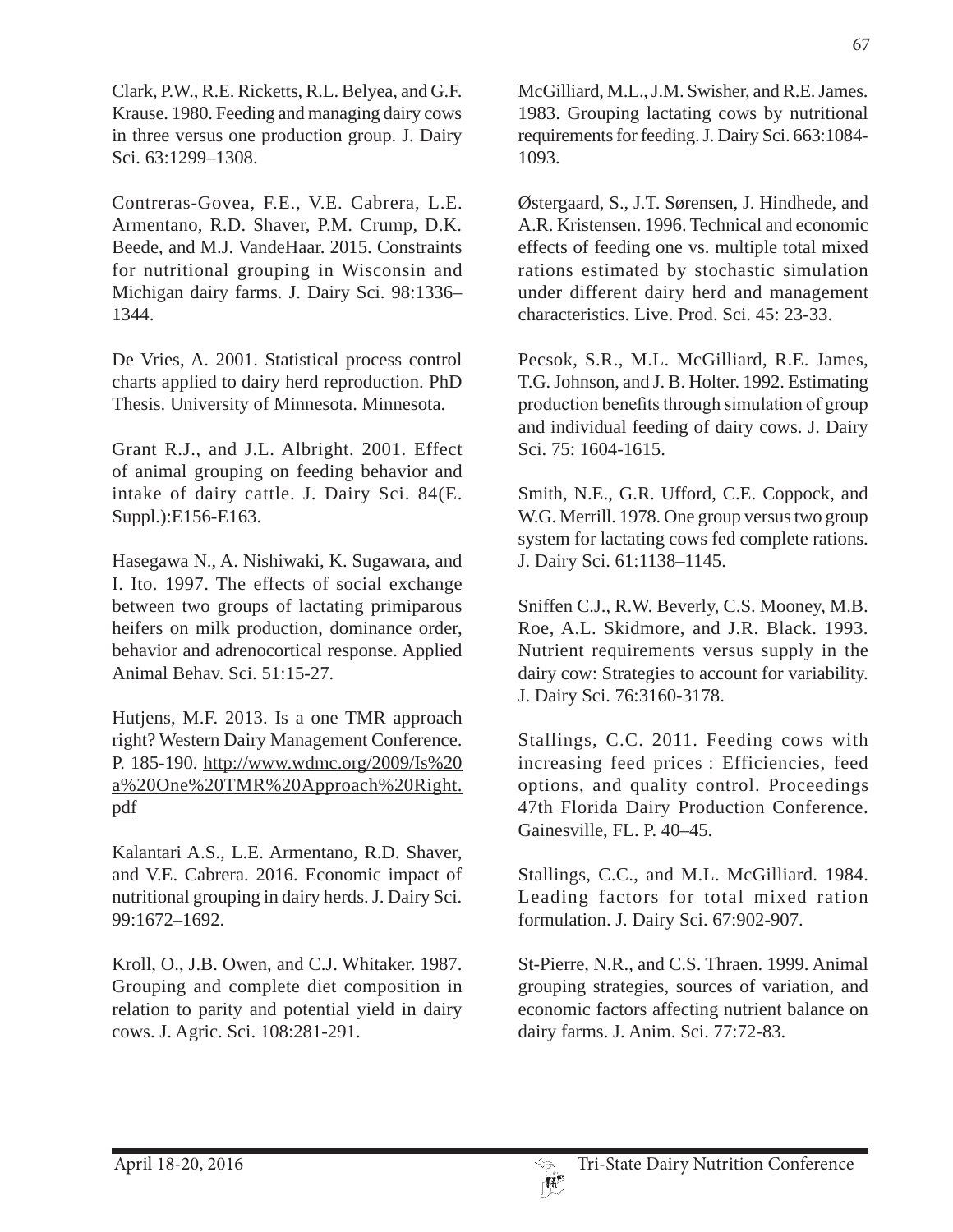VandeHaar, M.J. 2011. Increasing efficiency of nutrient use to enhance profit and environmental stewardship. Proc. 22nd Annual Florida Ruminant Nutrition Symposium. 1-2 February 2011, Gainesville, FL.

VandeHaar, M.J. 2014. Feeding and breeding for a more efficient cow. Western Canadian Dairy Seminar. Advances in Dairy Technology 26:17-30.

Weiss, B. 2014. Setting nutrient specifications for formulating diets for groups of lactating dairy cows. http://www.extension.org/pages/70124/ setting-nutrient-specifications-for-formulatingdiets-for-groups-of-lactating-dairy-cows#. VDKX2\_ldVEI.

Williams, C.B., and P.A. Oltenacu. 1992. Evaluation of criteria used to group lactating cows using a dairy production model. J. Dairy Sci. 75:155–160.

Zwald, A., and R.D. Shaver. 2012. Case study: Effect of pen change on milk yield by dairy cows in 2 commercial herds. The Professional Animal Scientist 28:569-572.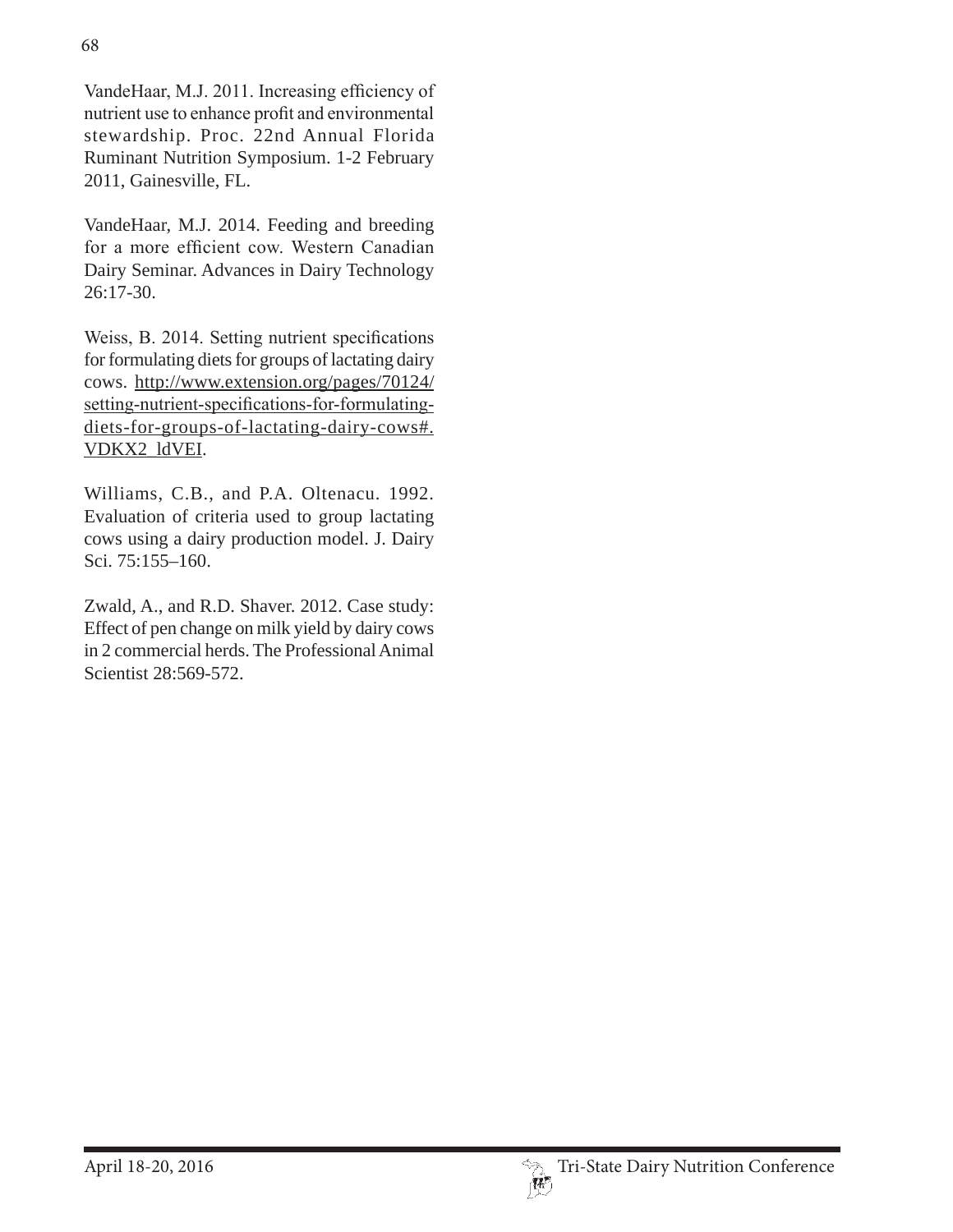|                                             | Herd Size (Lactating $+$ Dry) |        |        |        |        |  |
|---------------------------------------------|-------------------------------|--------|--------|--------|--------|--|
| Characteristics                             | 331                           | 570    | 727    | 787    | 1,460  |  |
| Average Herd ME305 <sup>1</sup> (kg/cow/yr) | 13,348                        | 16,140 | 13,897 | 12,884 | 14,188 |  |
| 1st Lactation (%)                           | 38                            | 43     | 39     | 39     | 45     |  |
| Average days in milk <sup>2</sup> (days)    | 193                           | 169    | 181    | 165    | 174    |  |
| Average days in pregnancy (days)            | 134                           | 140    | 141    | 133    | 157    |  |
| Average lactation number $(\#)$             | 2.03                          | 1.99   | 2.29   | 2.21   | 2.02   |  |
| 21-days Pregnancy rate <sup>3</sup> $(\%)$  | 17                            | 18     | 19     | 19     | 18     |  |
| Conception rate <sup>3</sup> $(\%)$         | 35                            | 32     | 36     | 37     | 40     |  |
| Estrus detection <sup>3</sup> $(\% )$       | 49                            | 57     | 51     | 51     | 45     |  |
| Culling <sup>3</sup> $(\frac{6}{yr})$       | 35                            | 32     | 36     | 37     | 40     |  |
| Abortion <sup>3</sup> (%/gestation)         | 16                            | 7      | 11     | 11     | 7      |  |

### **Table 1**. Studied dairy herds.

1 305-day mature equivalent milk production.

2 Average days in lactation.

 $3$ As defined and calculated in DairyComp305 (Valley Agricultural Software, Tulare, CA).

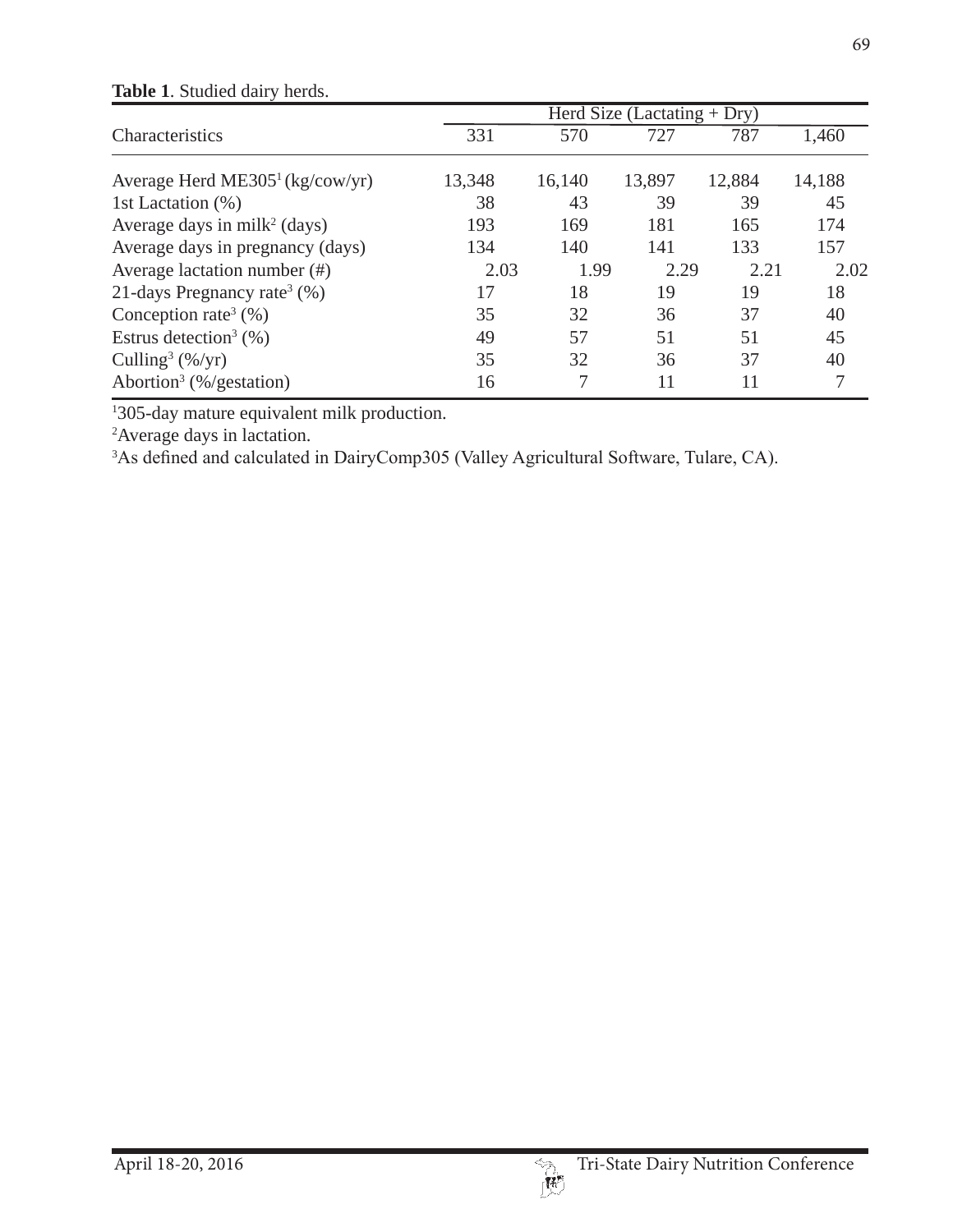| Group          |                | $NE_{r}$                           | <b>RDP</b>         | RUP (% of DM)     |                   |                   |  |
|----------------|----------------|------------------------------------|--------------------|-------------------|-------------------|-------------------|--|
|                |                | number Groups (Mcal/kg DM)         | % of DM            | 0xSD              | 0.5xSD            | 1xSD              |  |
|                |                | Grouping post-fresh lactating cows |                    |                   |                   |                   |  |
| 1              | G1             | $1.50 \pm 0.004$                   | $9.34 \pm 0.0002$  | $5.06 \pm 0.0004$ | $5.46 \pm 0.0004$ | $5.85 \pm 0.0005$ |  |
| $\overline{2}$ | G <sub>1</sub> | $1.59 \pm 0.005$                   | $9.89 \pm 0.0003$  | $5.35 \pm 0.0004$ | $5.63 \pm 0.0005$ | $5.90 \pm 0.0005$ |  |
|                | G2             | $1.41 \pm 0.005$                   | $8.83 \pm 0.0003$  | $4.78 \pm 0.0005$ | $5.01 \pm 0.0005$ | $5.22 \pm 0.0006$ |  |
| 3              | G <sub>1</sub> | $1.66 \pm 0.006$                   | $10.27 \pm 0.0003$ | $5.42 \pm 0.0005$ | $5.68 \pm 0.0005$ | $5.95 \pm 0.0006$ |  |
|                | G2             | $1.48 \pm 0.005$                   | $9.25 \pm 0.0003$  | $5.15 \pm 0.0003$ | $5.27 \pm 0.0005$ | $5.36 \pm 0.0004$ |  |
|                | G <sub>3</sub> | $1.38 \pm 0.006$                   | $8.67 \pm 0.0003$  | $4.67 \pm 0.0004$ | $4.85 \pm 0.0006$ | $5.02 \pm 0.0006$ |  |
| 4 <sup>1</sup> | G <sub>1</sub> | 1.72                               | 10.60              | 5.42              | 5.68              | 5.95              |  |
|                | G2             | 1.52                               | 9.49               | 5.24              | 5.38              | 5.50              |  |
|                | G <sub>3</sub> | 1.45                               | 9.07               | 4.99              | 5.08              | 5.18              |  |
|                | G <sub>4</sub> | 1.37                               | 8.59               | 4.61              | 4.75              | 4.93              |  |

Table 2. Formulated diet components for different nutritional group numbers and scenarios obtained by averaging 5 herds (±SD within herds) throughout the simulation of 12 monthly grouping periods

*<u>Separating first lactation cows from older lactating cows***</u>** 

| First lactation <sup>2</sup> |                | $1.50 \pm 0.008$ | $9.34 \pm 0.0005$ | $4.93 \pm 0.0007$ | $5.24 \pm 0.0006$ | $5.55 \pm 0.0005$ |
|------------------------------|----------------|------------------|-------------------|-------------------|-------------------|-------------------|
|                              | G <sub>1</sub> | $1.50 \pm 0.003$ | $9.35 \pm 0.0002$ | $5.15 \pm 0.0003$ | $5.57 \pm 0.0004$ | $6.00 \pm 0.0005$ |
| 2                            | G <sub>1</sub> | $1.61 \pm 0.005$ | $9.97 \pm 0.0002$ | $5.46 \pm 0.0004$ | $5.75 \pm 0.0005$ | $6.03 \pm 0.0005$ |
|                              | G <sub>2</sub> | $1.40 \pm 0.002$ | $8.77 \pm 0.0002$ | $4.85 \pm 0.0002$ | $5.08 \pm 0.0002$ | $5.31 \pm 0.0002$ |
| 3                            | G <sub>1</sub> | $1.67 \pm 0.006$ | 10.33±0.0004      | $5.53 \pm 0.0005$ | $5.80 \pm 0.0006$ | $6.07 \pm 0.0006$ |
|                              | G <sub>2</sub> | $1.48 \pm 0.003$ | $9.24 \pm 0.0002$ | $5.24 \pm 0.0003$ | $5.35 \pm 0.0003$ | $5.46 \pm 0.0004$ |
|                              | G <sub>3</sub> | $1.37 \pm 0.004$ | $8.60 \pm 0.0002$ | $4.72 \pm 0.0003$ | $4.90 \pm 0.0002$ | $5.09 \pm 0.0002$ |
| $4^{1}$                      | G1             | 1.72             | 10.6              | 5.54              | 5.81              | 6.08              |
|                              | G2             | 1.52             | 9.49              | 5.28              | 5.46              | 5.60              |
|                              | G <sub>3</sub> | 1.44             | 9.03              | 4.95              | 5.13              | 5.28              |
|                              | G <sub>4</sub> | 1.35             | 8.55              | 4.62              | 4.78              | 4.98              |

<sup>1</sup>4 groups were studied only on the largest herd (1,460-cow herd).

<sup>2</sup>The average formulated diet for first lactation cows separated from older cows was similar across all the grouping numbers and herds.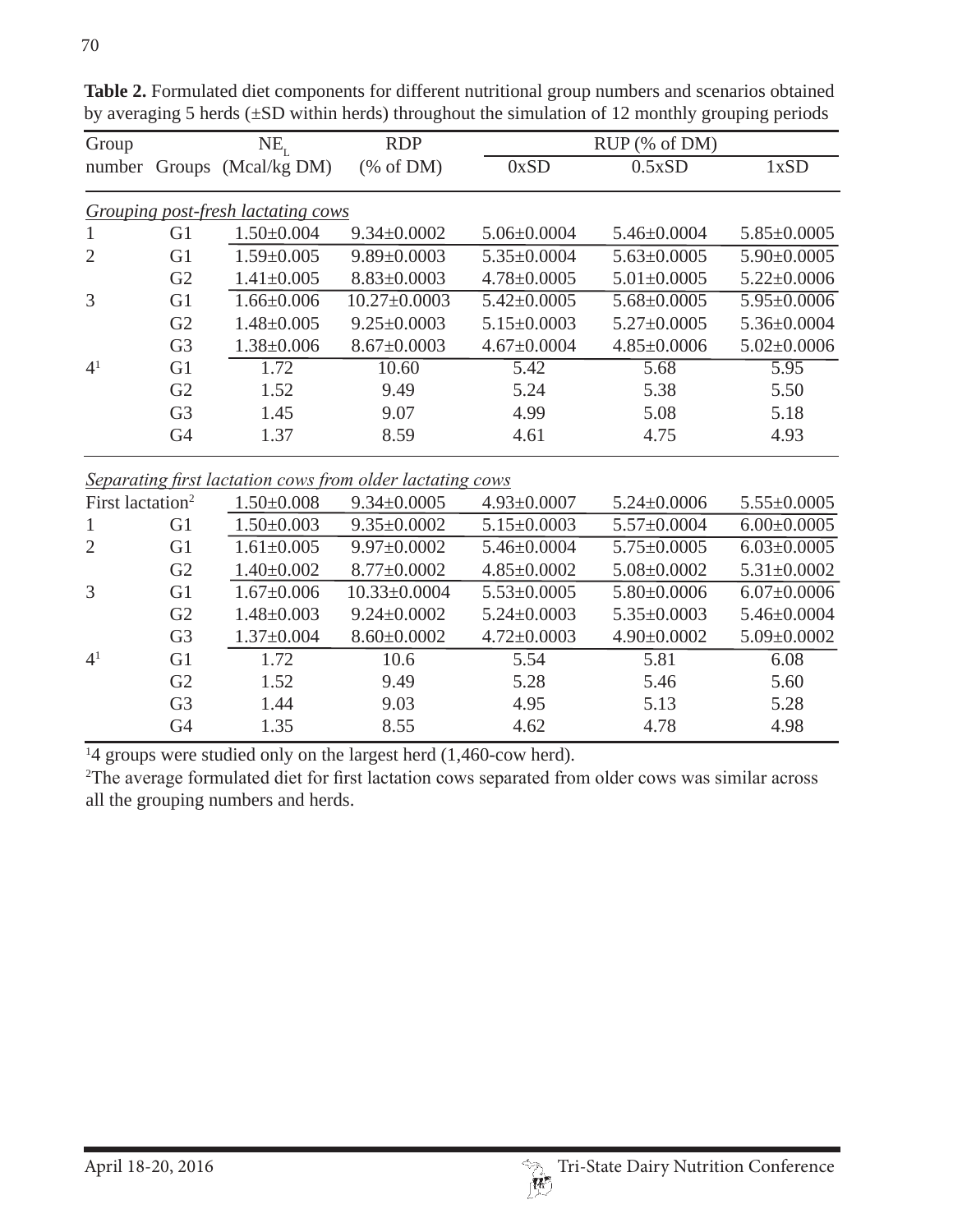|                            |          | Difference between grouping strategies and 1 group |                         |  |
|----------------------------|----------|----------------------------------------------------|-------------------------|--|
|                            |          | $(\frac{\sqrt{2}}{\sqrt{2}})$                      |                         |  |
| Scenario                   | 2 Groups | 3 Groups                                           | $4$ Groups <sup>1</sup> |  |
| Base <sup>2</sup>          | 38.66    | 46.24                                              | 46.90                   |  |
| Worst <sup>3</sup>         | 35.48    | 44.94                                              | 47.40                   |  |
| Best <sup>4</sup>          | 44.34    | 50.18                                              | 48.80                   |  |
| Milk loss <sup>5</sup>     | 20.46    | 25.90                                              | 23.50                   |  |
| 1st lactation <sup>6</sup> | 32.64    | 38.76                                              | 38.50                   |  |

**Table 3.** Average economic gain in IOFC of grouping strategies of 5 studied herds.

<sup>1</sup>4 groups were studied only on the largest herd (1,460-cow herd).

<sup>2</sup>Base scenario running on the average  $NE<sub>L</sub>$  concentration and average  $MP+1xSD$  with 10 years average annual milk price (\$0.39/kg) and nutrient costs (NE<sub>L</sub>=\$0.10/Mcal, RDP=\$0.18/kg, and  $RUP = $1.04/kg$ .

<sup>3</sup>Worst case scenario couples the lowest milk price with the highest feed price from historical 10 years annual average (Milk price= $$0.29/kg$ , NE<sub>r</sub>= $$0.14/Mcal$ , RDP= $$0.26/kg$ , and RUP= $$1.52/kg$ ). 4 Best case scenario couples the highest milk price with the lowest feed price from historical 10 years annual average (Milk price= $$0.52/kg$ , NE<sub>r</sub>= $$0.05/Mcal, RDP=$0.09/kg$ , and RUP= $$0.52/kg$ ). 5 Adding 5 days of 1.82 kg/day milk loss for cows changing to another group under base scenario. 6 Including 1st lactation cows as a separate obligatory group under base scenario. In this scenario, the 1 group itself has 2 groups: 1st lactating cows and  $\geq$  2nd lactating cows. Thus, in addition to the number of groups for older cows, one group is just for first lactation cows.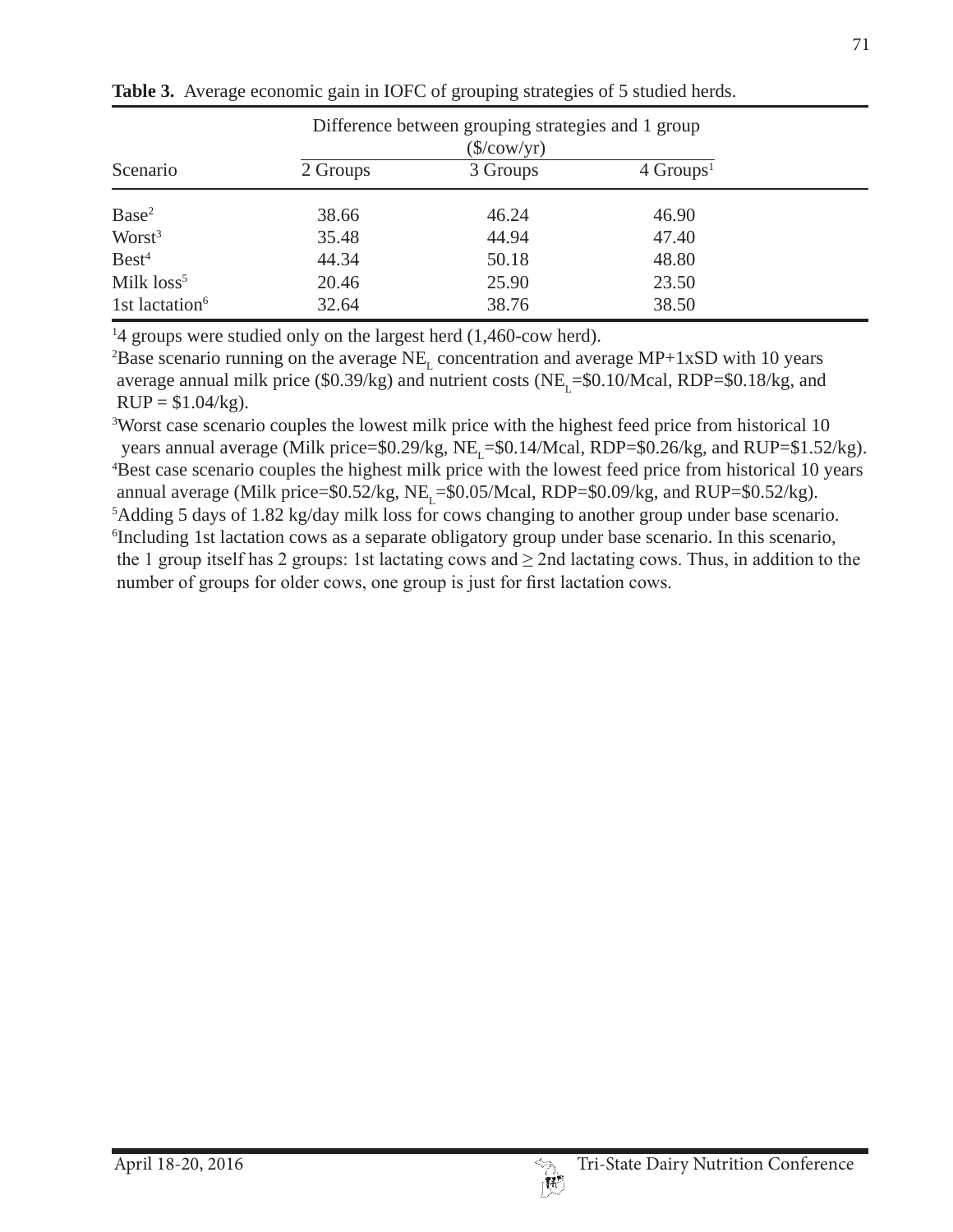

Figure 1. Nutrient NE<sub>L</sub> required and provided to 592 post-fresh lactating cows from the 787-cow herd at d=300 in simulation. A)  $NE<sub>L</sub>$  concentration of the requirements. B) Difference between provided and required NE<sub>L</sub> concentration (offered NE<sub>L</sub> – required NE<sub>L</sub>, Mcal/kg) under 1, 2, and 3 nutritional groups based on the diet offered at the average  $NE<sub>L</sub>$  concentration of the group.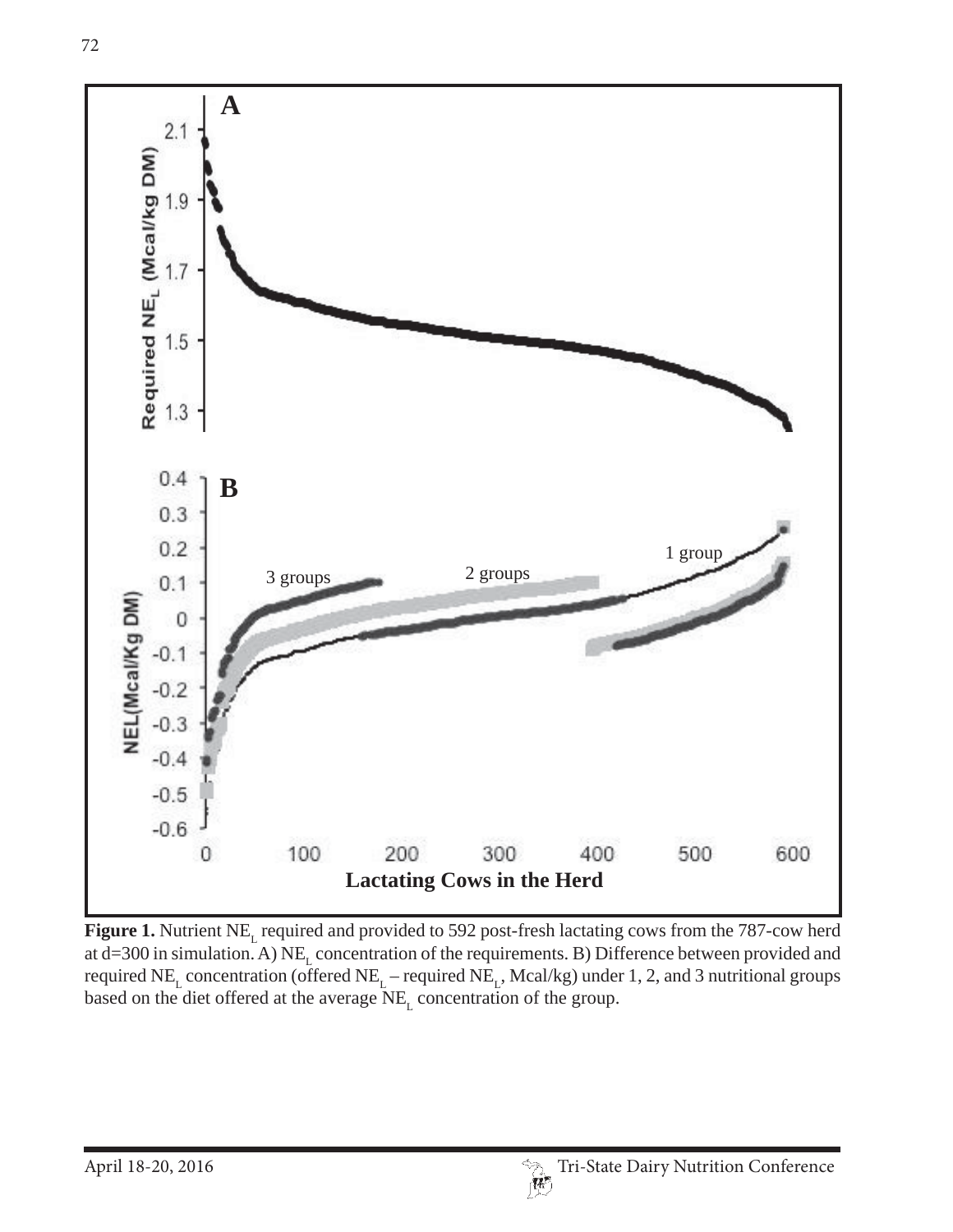

**Figure 2.** Difference in income over feed cost (IOFC) of 2, 3, and 4 nutritional groups and 1 nutritional group disaggregated in its components: cost of rumen degradable protein (RDP), cost of rumen undegradable protein (RUP), cost of NEL, and milk revenue. The zero line is the average IOFC obtained by 1 group was equal to \$2,822 for diet formulated at average MP+1xSD. The labels on top of the bars are the additional IOFC  $(\pm SD)$  among the herds) above 1 group. Four nutritional groups were applied